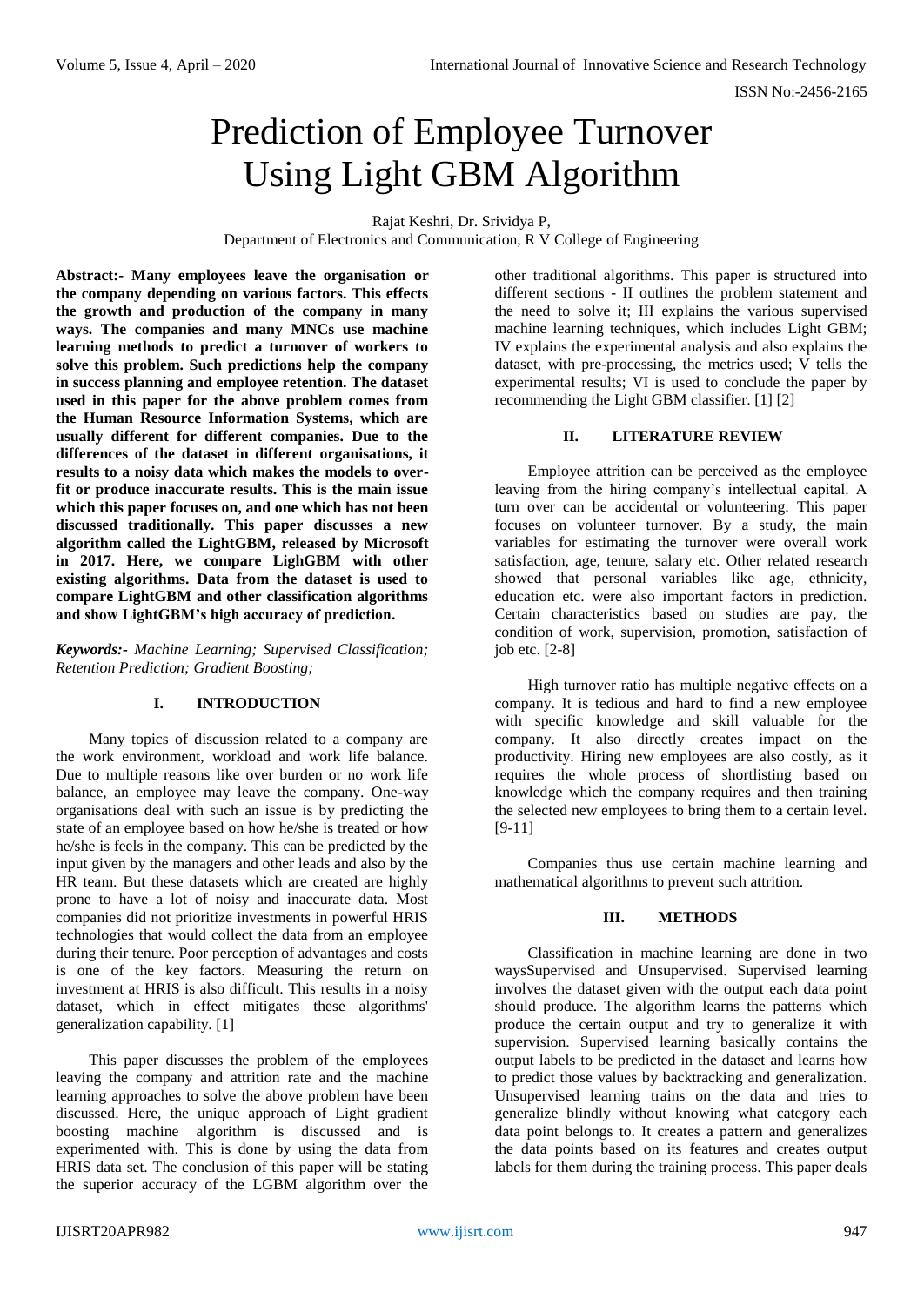with classification as supervised training and there are two cases or labels named terminated and active. [19]

#### *A. Logistic Regression*

Classification between linear models is usually done by logistic regression. It is a basic linear classification algorithm. Logistic regression works on the sigmoid mathematical function. It is used to predict binary and categorial classes. It's often used with regularization which avoids over-fitting. The equation of the model is given below in (1):

$$
p(\text{chum}|w) = \frac{1}{1 + e^{-[w \circ \sum_{i=1}^{N} w(X_i)]}}
$$
(1)

The parameter w is estimated by maximum likelihood technique. [17]

## *B. Random Forest*

This algorithm is a tree-based algorithm. It uses something called "Bagging". Bagging here means that successive upcoming trees do not depend on previous trees. This means that each tree is constructed independent of the previous tree using the dataset. After this, a vote is taken to predict the value appeared the greatest number of times.

Random forests are different from standard trees. In this algorithm, each node is split based on some prediction variable and probability functions, which split the best subset of trees [13]. This makes it robust and avoids over fitting.

# *C. Naïve Bayesian*

Naïve Bayes is a common technique of classification, It is a very simply technique. This algorithm predicts values solely based on probabilities. It treats very variable a independent of each other. This requires a tiny part of dataset values and mean and variance of this dataset is estimated with the small amount itself.[15]

The Bayes' rule is as follows: Target function is defined as,

$$
P(Y|X) = X \rightarrow Y,
$$

The training data to learn estimates of  $P(X|Y)$  and P(Y). By Using the above calculated probabilities and Bayes' rules, new X values are classified into different labels.

## *D. K Nearest Neighbours*

KNN classification is a machine learning algorithm in which the algorithm tends to find out patters within the training dataset and then classifies based on the patters. It tries to plot the data points with similar features as close as possible to each other. It is also called k-Nearest Neighbour (k-NN) Classification [16].

## *E. LightBGM*

This algorithm can be defined as high performance gradient boosting algorithm. It is fast and robust. It is used for ranking and classification. It is based on decision tree algorithm.

LGBM grows a tree vertically while other algorithm grows trees horizontally. This basically means that Light GBM grows tree leaf-wise while another algorithm grows level-wise. It does not convert to one-hot coding, and is much faster than one-hot coding.

Below, figure 1 is a representation of the Light GBM.





Benefits of Light GBM

- $\triangleright$  High training speed and performance: LGBM has a main advantage that it requires very less time for training and is highly optimized.
- $\triangleright$  Low memory utilization: LGBM uses very low memory while training and testing. It also requires lesser amount and smaller dataset for training and yet produces good accuracy.
- $\triangleright$  Good accuracy and use of Boosting: This algorithm uses boosting and gives a better accuracy compared to other boosting algorithms. [3]

Mathematics behind LGBM

Boosting in machine learning belongs to ensemble model family where the focus is on reducing primarily bias. It means that first built a model, find its residual and build another model on the residual. Mathematically, it can be represented as below in expression (1).

$$
f_0(x) = argmin(L(y, r))(1)
$$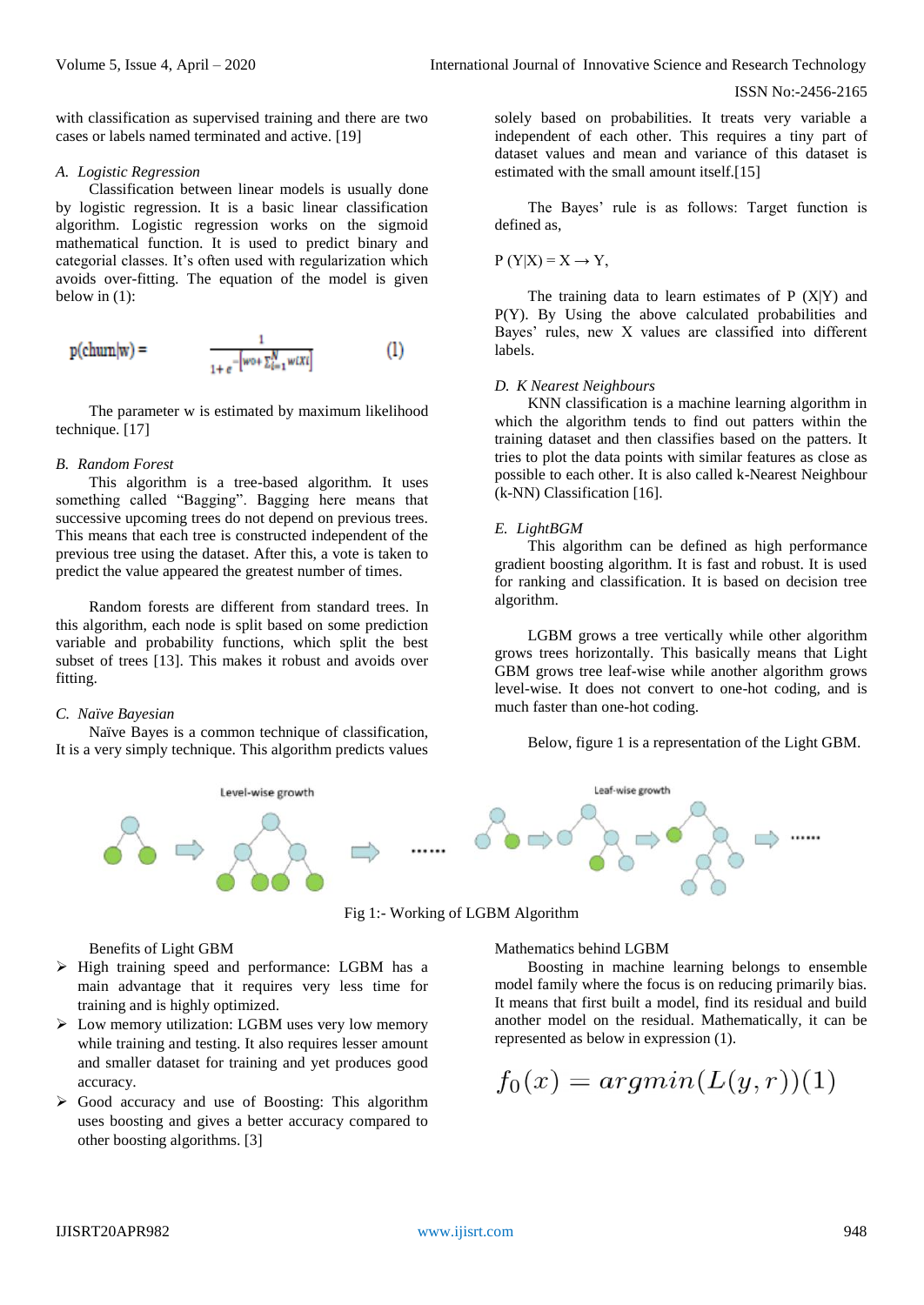Now, calculate the residual ( $ri = (y-gamma)$ ) and build second model h1(x) on  $\{x, \text{ri}\}$ . Add h1(x) to f0(x) and get new improved model  $f(x)$ , as shown in expression (2)

$$
f_1(x) = f_0(x) + h_1(x)(2)
$$

The above equation from (2) is general equation for a boosting algorithm. There are several ways to decide what proportion of  $hm(x)$  to be added to fm-1(x). The equation will look like as show in (3)

$$
f_m(x) = f_{(m-1)}(x) + alpha * h_m(x)(3)
$$

The term gradient in gradient boosting comes from gradient descent incorporation into boosting. A gradient descent-based method is used to decide alpha or step size. To calculate alpha, at say iteration m, first pseudo residual (rim) is calculated and new model  $hm(x)$  is built on {xi, rim}. Pseudo residual is calculated by (4):

$$
r_{im} = -\frac{\partial L}{\partial f(x_i)}(y_i f(x_i))(4)
$$

Next, calculate alpha such that the Loss function is minimized as shown in  $(5)$ .

$$
alpha = argmin(L(y_i f_{(m-1)}(x_i + alpha * h_m(x))))(5)
$$

Now plug in that values of alpha and  $hm(x)$  to get  $f_m(x)$ . In GBM, the algorithm is same as in gradient boosting. The model is decision tree based i.e.  $f(x)$  and  $h(x)$ are CART trees. For a tree with  $T$  leaves, model  $hm(x)$  can be written as (6):

$$
h_m(x) = \sum_{j=1}^{T} b_{jm} * I_{Rjm}(x)(6)
$$

"bjm" is the value predicted in the region Rjm (leaf j). If  $hm(x)$  for a tree is plugged in to gradient boosting equation, there will be alpha and bjm. In GBM, alpha and bjm are combined to get step rate for each leaf. So, there will be T alphas (step rate) in a tree with T leaves. The equations for GBM becomes (7) and (8):

$$
fm(x) = f(m-1)(x) + \sum_{j=1}^{T} alpha_{jm} I_{Rjm}(7)
$$

$$
alpha_{jm} = argmin_{alpha} \sum_{x_i \in R_{jm}} L(y_i f_{m-1}(x_i) + alpha)(8)
$$

#### **IV. EXPERIMENTAL DESIGN**

The dataset chosen is a distribution across different locations in the US. The different labels present in this dataset are Terminated (0) and Active (1). The dataset has employees, with each employee being active (0) or present in the company for 4 months. After this, the employee leaves the company, and the class label hence changes to terminated (1).

The dataset is taken from Kaggle. The dataset has many features like pay, age, team related features etc. which are used for the prediction. There were 33 features in the dataset (27 numeric, 6 categorical)

#### *A. Data Preproccesing*

First the dataset cleaning was done. This involved removal of all bad and noisy data. For every missing numerical data, zero was added. And for every missing categorial data, that particular row was removed. Zero was added on fields like number of promotions for the employees with no data, to prevent the model to train with more accuracy. Next, the categorical features were One-Hot Encoded, and were converted to binary fields.

#### *B. Model Training*

The dataset was split in to the ratio 80:20. 80 for training and 20 for testing purpose. Regularization was done and penalty hyper-parameters were set, for each algorithm. The training dataset was used to train the model with their ideal configuration. The trained models were made to predict on the 20% of the data.

#### *C. Evaluation*

The evaluation for all the different algorithm is done based on the prediction score or the prediction accuracy, which is given on its optimal training conditions. The models were tested on the testing dataset, which is 20% of the full dataset. The accuracy achieved on that dataset gave metrics for evaluation between different algorithms. A confusion matrix is plotted for comparison between the different models.

#### **V. RESULTS**

The dataset contains multiple employees from an organization, of different age, gender, pay, teams and different background. These employees worked for at least 4 months before they left the company voluntarily or forced to leave. This dataset is found from Kaggle website and the attrition rate of an employee given can be predicted by the models trained using this dataset.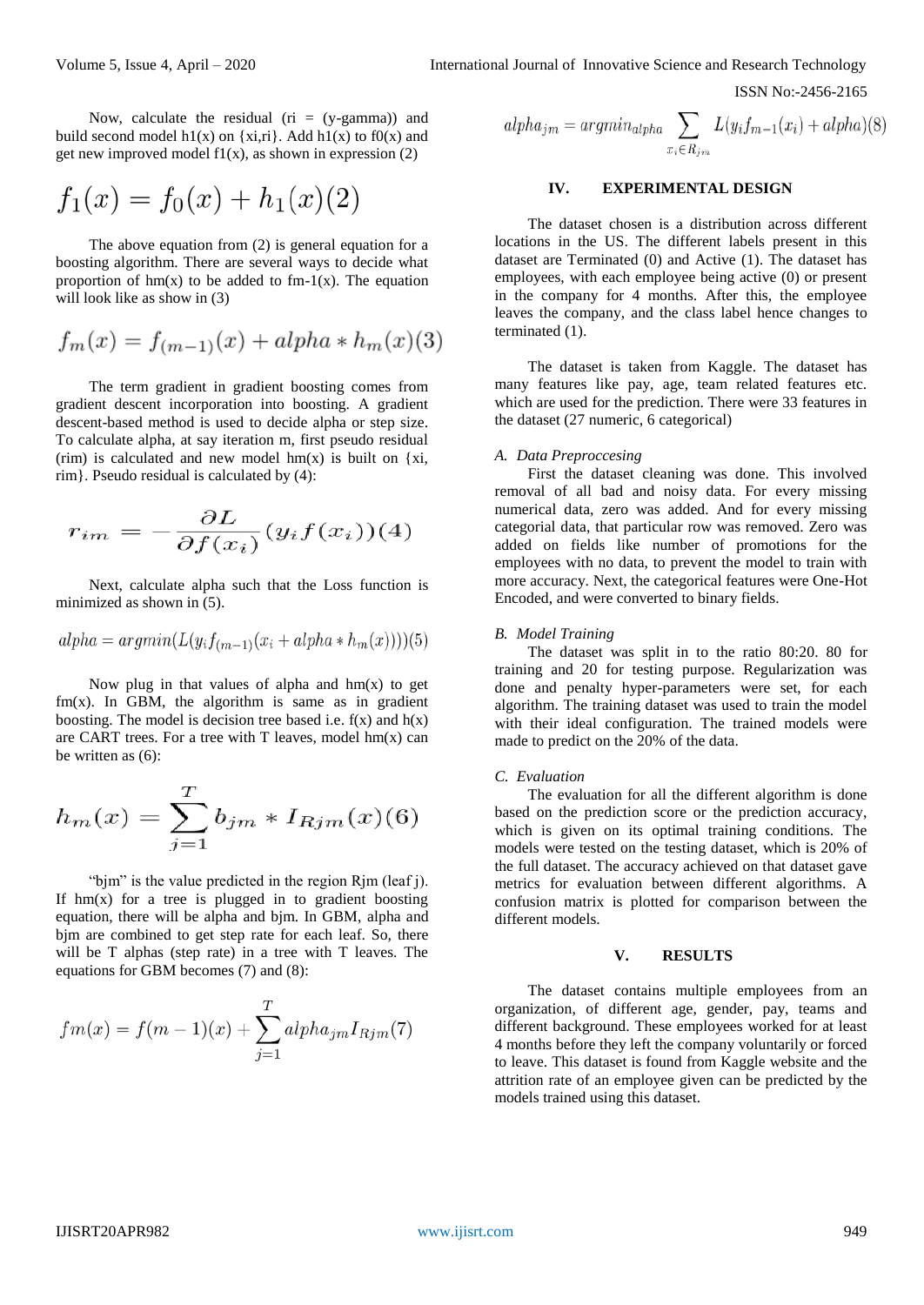| <b>Algorithm</b>            | <b>Prediction</b><br><b>Score/Accuracy</b> |
|-----------------------------|--------------------------------------------|
| Logistic Regression         | 76.066                                     |
| <b>Random Forest</b>        | 97.355                                     |
| Naïve Bayesian              | 76.55                                      |
| <b>K Nearest Neighbours</b> | 79.48                                      |
| <b>LightGBM</b>             | 98.237                                     |









Fig 3:- Random Forest Confusion Matrix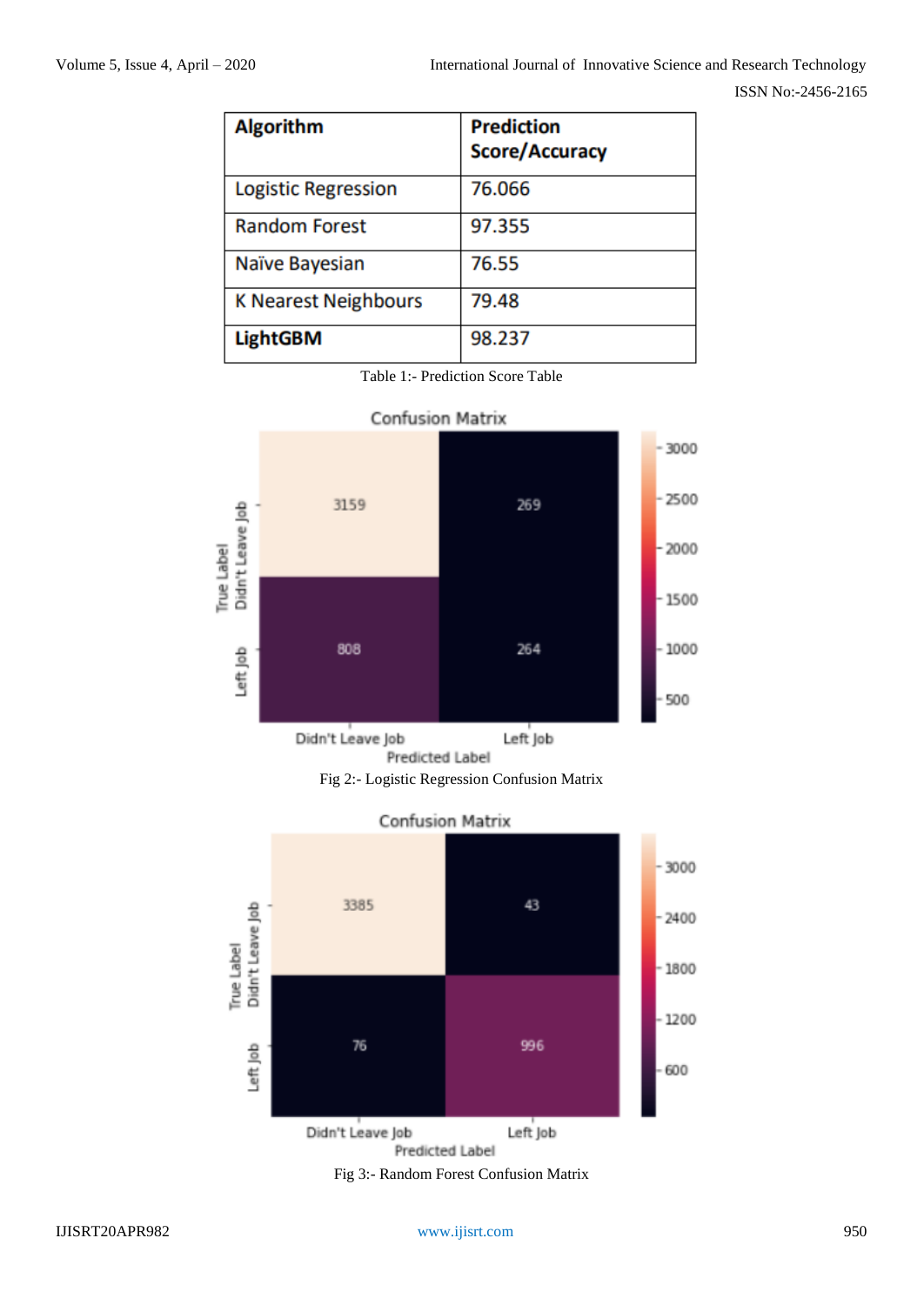



It is seen form the table 1 that Random Forest and LGBM perform better that the other two significantly. Ideally, Random Forests helps to achieve a better generalization but might cause over-fitting. On the otherhand the LGBM uses boosting which helps in training on noisy dataset and classifies points accurately in such a dataset.

LGBM overcomes the problem of overfitting using its inherent regularization.

## **VI. CONCLUSION**

The need and importance of predicting if an employee will leave the accompany or not based on his/her condition has been discussed in this paper. The key challenge faced here was that the noise present in such datasets and the inaccuracy of dependency of the data between each other was highlighted and using LGBM how training can be done with the noisy data and still be accurate was showcased. LGBM algorithm was compared with other algorithms to show how much better it is in terms Terminated of accuracy.